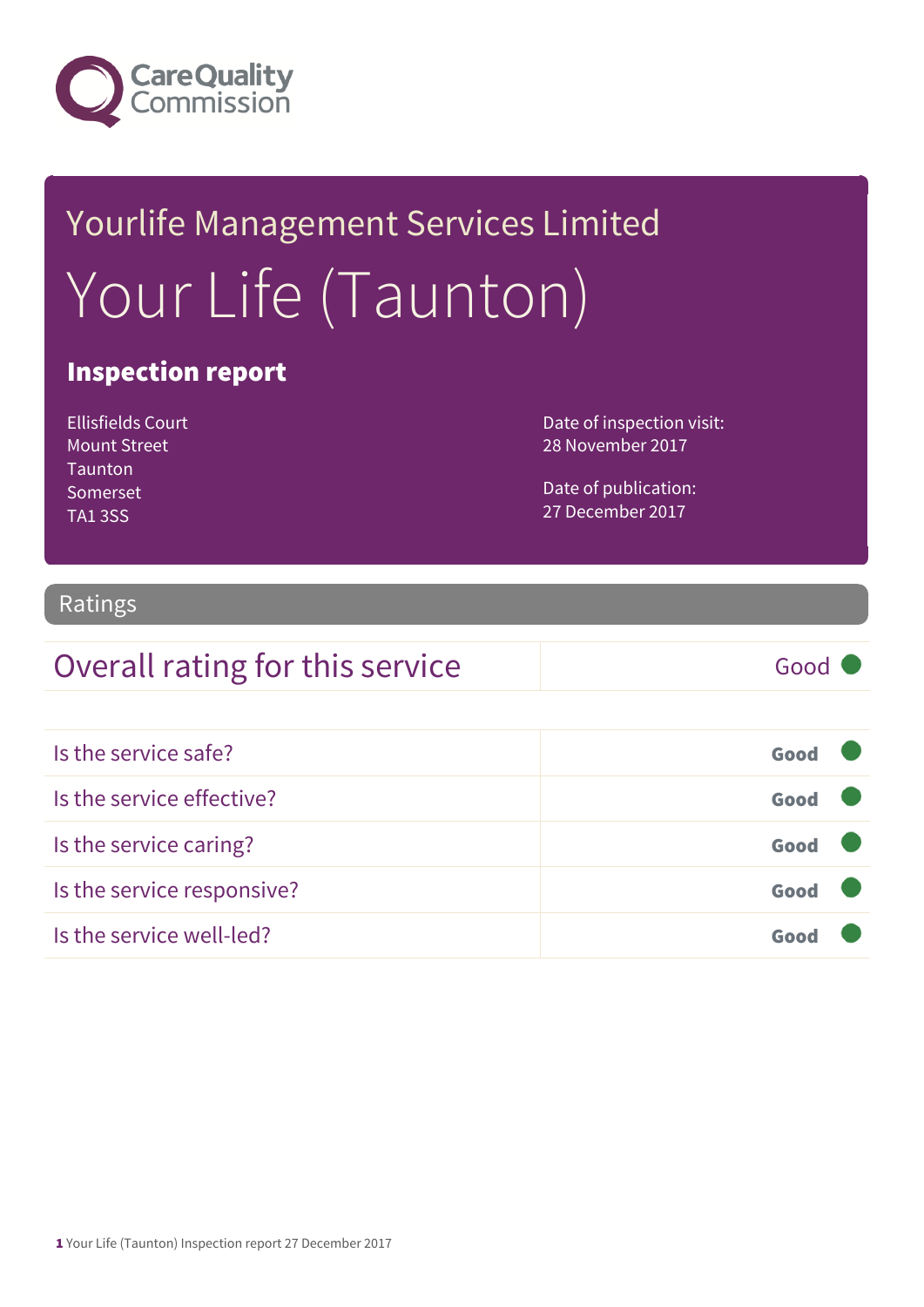### Summary of findings

#### Overall summary

Your Life (Taunton) provides personal care to people living in their own apartments in an assisted living complex. At the time of the inspection they provided personal care for four people who had minimal care needs.

There were 53 apartments in the assisted living complex. Homeowners' surveys indicated they lived in a secure environment and were treated with respect. However the inspection relates specifically to the registered activity of personal care delivered to the four people in their apartments.

At the last inspection in September 2015 the service was rated Good. At this inspection we found the service remained Good.

Why the service is rated Good:

There were processes and practices in place to keep people safe. People felt safe living in their apartments and with the staff who supported them. People said they enjoyed their independence and felt safe because there was always someone to support them if they needed assistance. One person said "If I need extra help I know it is there." Another person said "I feel very safe. I don't have to worry."

People received effective care and support because staff understood their personal needs and abilities. Staff had the skills and knowledge to meet people's needs. The provider had a programme of training which ensured staff had up to date guidance and information. People were always consulted fully before any care support commenced.

People said they received support from staff who were always "polite and kind." One person said "This is a lovely place. You live your own life, do whatever you like but if I want help I can press the button and someone will come and help me. I feel very lucky." Another person said "I could not wish for anything better. Staff are always very nice. I am happy with everyone."

Most people living in the apartments were independent and did not require personal care. Staff knew people well. People could be offered the amount of support they required which might be minimal support but made a difference to their well-being.

Support could be offered for a short period of time and discontinued when it was no longer needed for example during acute illness. The service looked for individual solutions to people's care and support needs.

People and staff were supported by a registered manager who was approachable and listened to any suggestions they had for continued development of the service provided.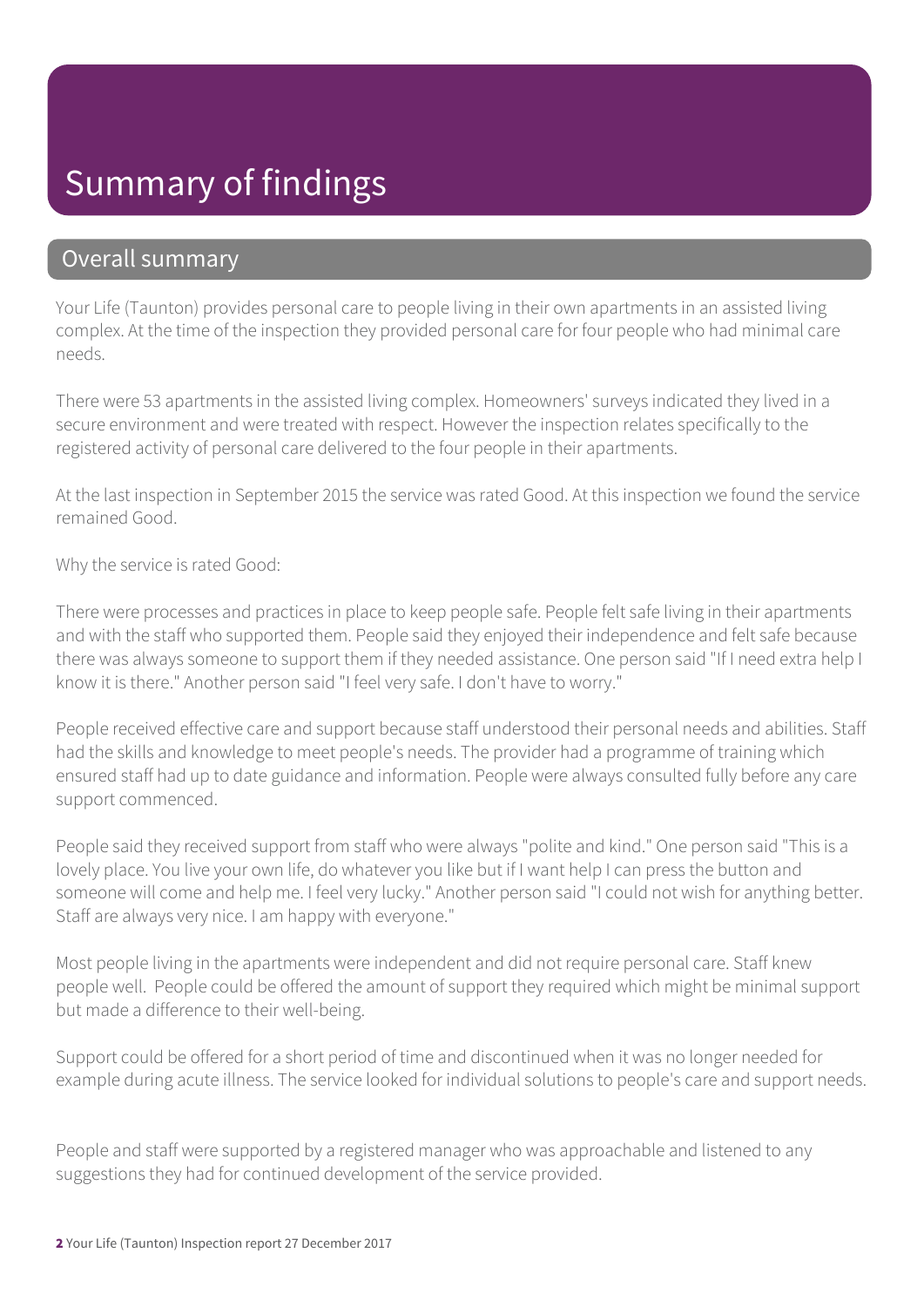There were systems in place to monitor the quality of the service, ensure staff kept up to date with good practice and to seek people's views.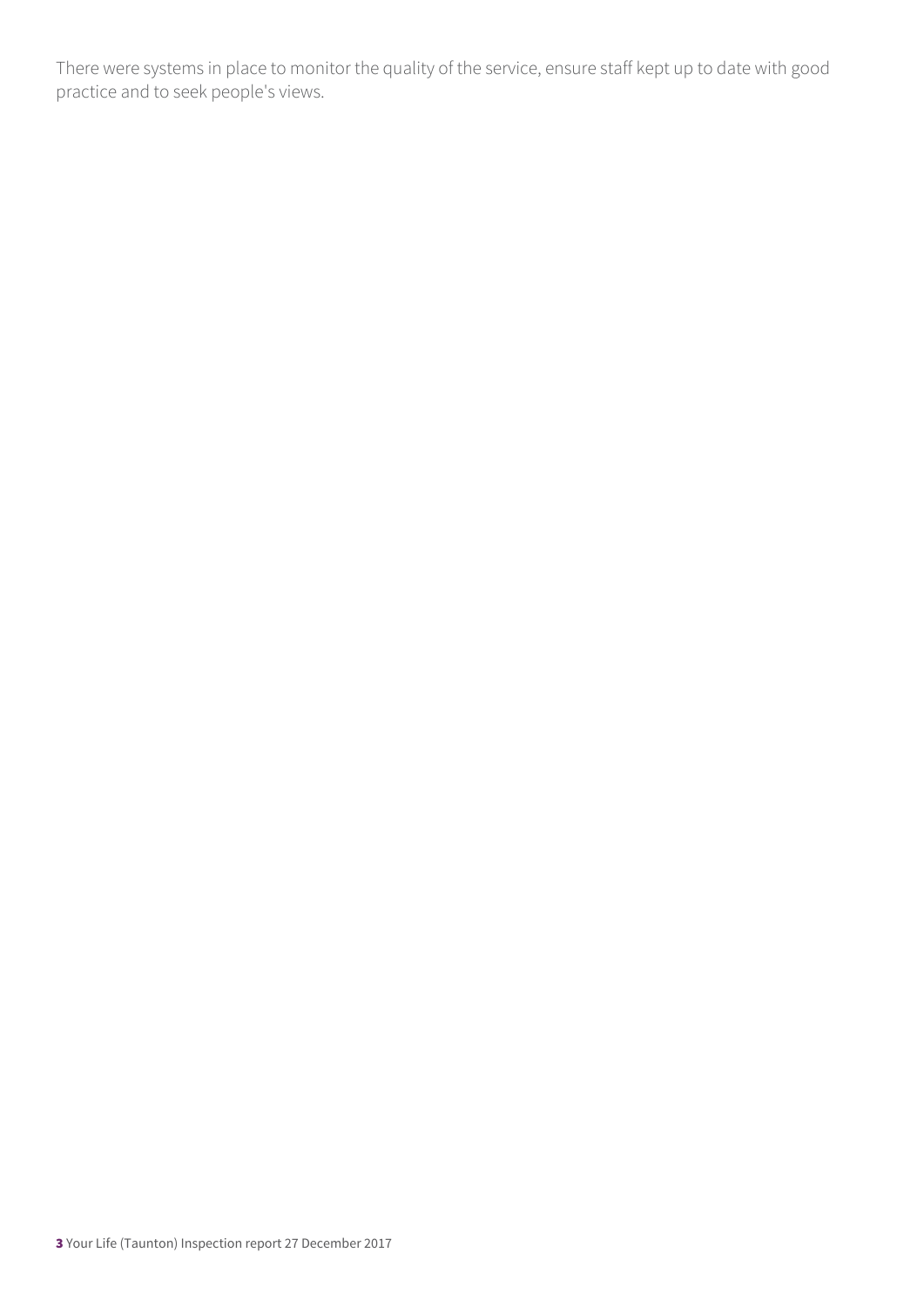#### The five questions we ask about services and what we found

We always ask the following five questions of services.

| Is the service safe?       | Good |
|----------------------------|------|
| The service remains Good.  |      |
| Is the service effective?  | Good |
| The service remains Good.  |      |
| Is the service caring?     | Good |
| The service remains Good.  |      |
| Is the service responsive? | Good |
| The service remained Good. |      |
| Is the service well-led?   | Good |
| The service remained Good. |      |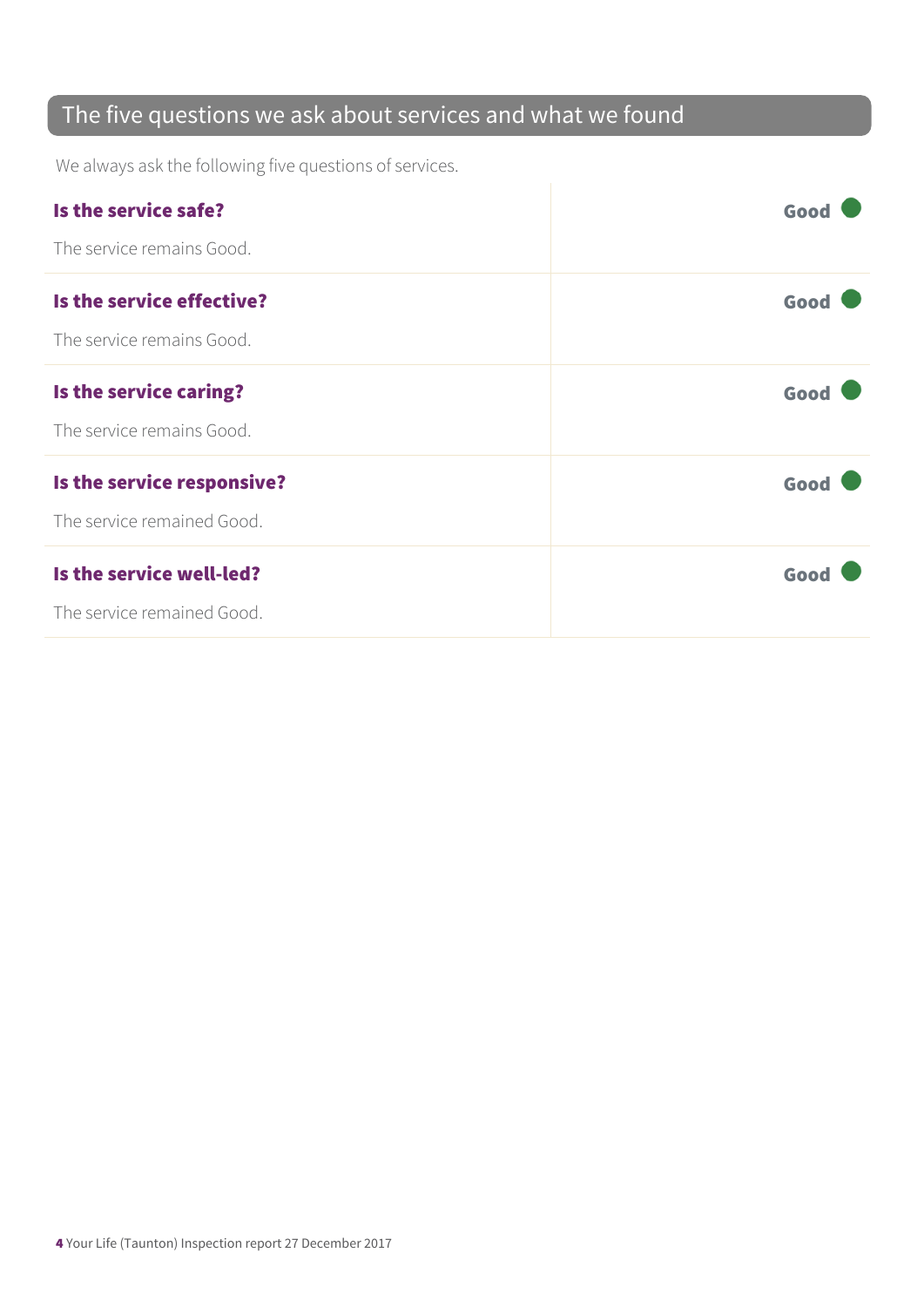

# Your Life (Taunton) Detailed findings

### Background to this inspection

We carried out this inspection under Section 60 of the Health and Social Care Act 2008 as part of our regulatory functions. This inspection checked whether the provider is meeting the legal requirements and regulations associated with the Health and Social Care Act 2008, to look at the overall quality of the service, and to provide a rating for the service under the Care Act 2014.

This comprehensive inspection took place on 28 November 2017 and was announced. The provider was given 36 hours' notice because the location provides a domiciliary care service and we needed to be sure the registered manager would be available for the inspection. It also allowed us to arrange to visit people receiving a service in their own homes.

Before the inspection, the provider completed a Provider Information Return (PIR). This is a form that asks the provider to give some key information about the service, what the service does well and improvements they plan to make. We looked at the information in the PIR and also looked at other information we held about the service before the inspection visit.

Your Life (Taunton) provides personal care to people in an assisted housing complex. At the time of the inspection they were providing personal care to four people. We visited one person in their home and two in communal spaces to discuss the care package they received.

We spoke with two staff members and the registered manager. We looked at records which related to people's individual care and the running of the service. Records seen included four care and support plans, quality audits and action plans, three staff recruitment files and records of meetings and staff training.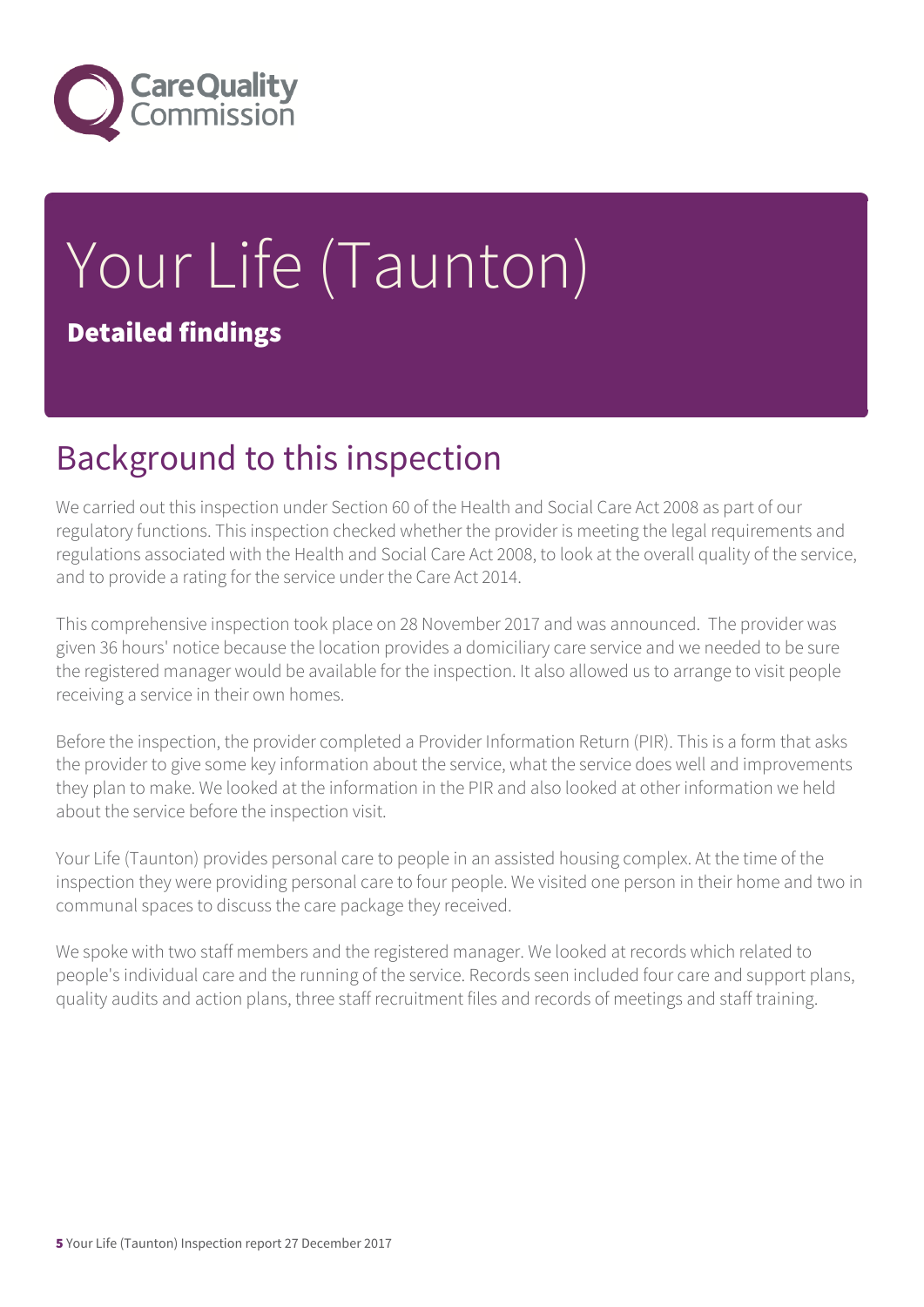

#### Is the service safe?

### Our findings

People continued to receive safe care.

People felt safe living in their apartments and with the staff who supported them. People said they enjoyed their independence because there was always someone to support them if they needed assistance. One person said "If I need extra help I know it is there." Another person said "I feel very safe. I don't have to worry."

There were processes and practices in place to keep people safe. These included recruitment systems which completed relevant checks before staff began working. Staff attended a structured interview and following their appointment underwent a thorough induction specific to their role and the service.

People were protected from harm because staff had received training in safeguarding people. Senior staff knew what action to take in the event of there being any concerns about people's safety. One senior member of staff said "We keep our eyes and ears open. We are always ready to listen to people."

Risk assessments were completed when people received care. Support plans contained comprehensive environmental risk assessments and risk assessments related to the particular support the person was receiving.

There was a specified number of staff on duty which could be increased if there was an increase in the number of people who were receiving care. All staff employed by the service were trained to provide personal care if this was required. They all received training in manual handling, infection control and safeguarding.

Most people did not require any assistance with their medicines. However if discussion identified the need for some support a care plan was put in place. An assessment was carried out to determine the level of support the person needed. Medicines were stored in secure facilities agreed with the person and clear medication administration records were kept. People were offered very flexible support which meant for example people were able to manage their own tablets but receive assistance applying topical applications (creams) if that was what they required. Staff received regular training and competency assessments in medicine administration.

All staff received training in infection control. The service supplied staff with essential personal protective equipment such as gloves and aprons.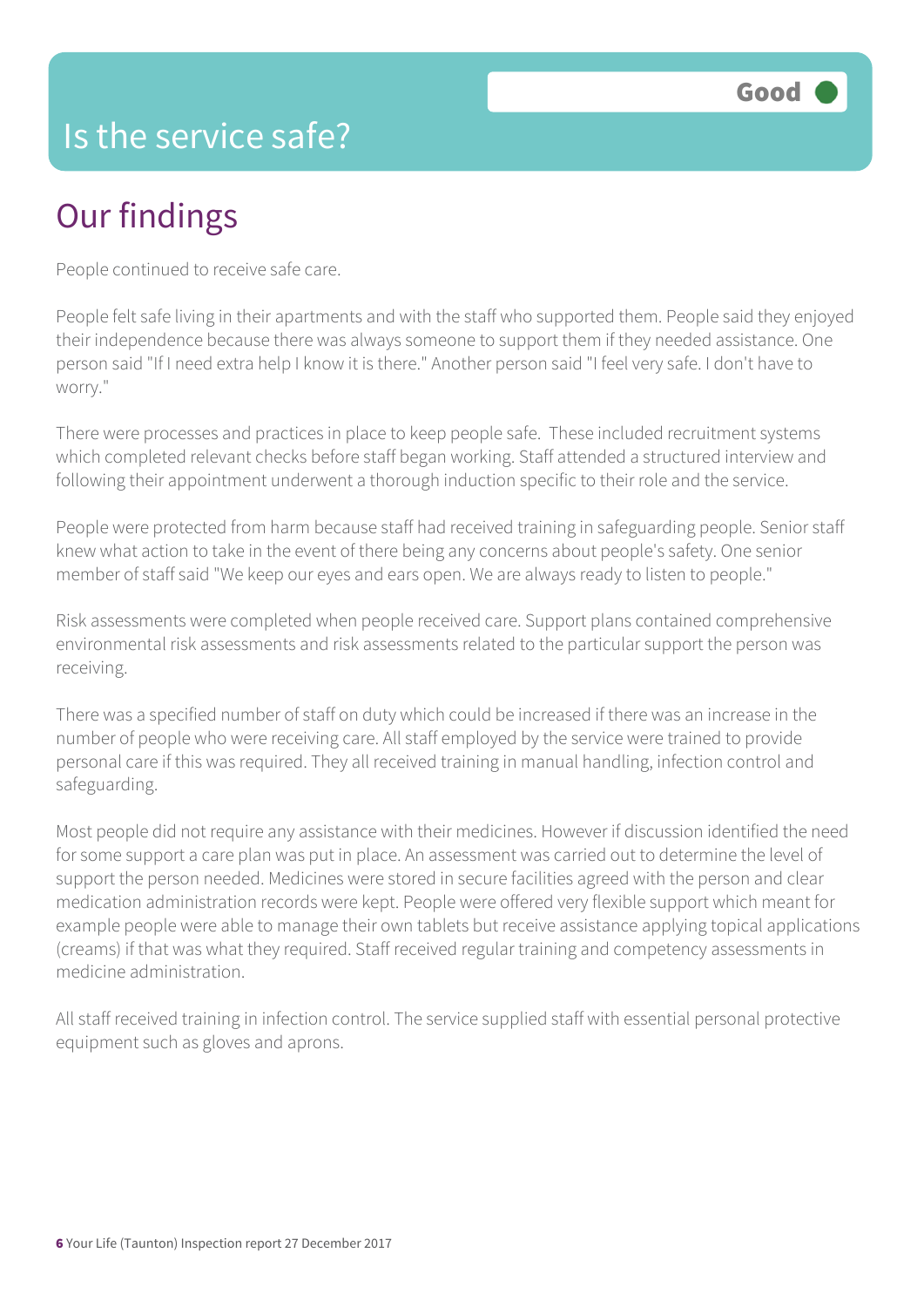### Is the service effective?

# Our findings

People continued to receive care that was effective.

Before a person began receiving a care package a comprehensive assessment was undertaken. The service based within the assisted living apartments was the first port of call for people ensuring they received prompt and effective support when needed. The support offered was very specific and could be for as little as five minutes if the person needed prompting to take their medicines. This opportunity to access very minimal support assisted people to maintain their independence. Staff knew people and were able to identify when and what type of assistance a person may need and discuss it with them. People were able to call for assistance at short notice using the call system in their apartments meaning appropriate help could be summoned quickly. When people no longer required support it could be discontinued.

People were supported by staff who had the skills and knowledge to meet their needs. People felt confident with the staff who cared for them. One person said "They all seem to know what they are doing." Another person said "I can ask them about many things. They always try to help or point me in the right direction." All staff were trained to deliver personal care. Staff had access to a comprehensive range of training opportunities. This included manual handling, medication, safeguarding, infection control, health and safety, food hygiene, first aid and nutrition. Several staff had commenced a qualification in Dementia Awareness.

People who lived in the apartments were able to prepare their own meals or visit the in-house restaurant. If people needed assistance with meals as part of their support plan this was available. One person was receiving support to prepare their breakfast. The care plan stressed the importance of always checking what the person wanted for breakfast that morning. If a person looked unwell or appeared to be losing weight staff would show concern and if required would speak to people's family or assist with a visit to the GP.

People made their own arrangements regarding their healthcare however staff could provide assistance with access to appointments if this was required. As people's needs changed additional support could be offered subject to the overall conditions of eligibility to live in the apartments. Staff also assisted people in emergency situations by summoning appropriate help and supporting them until it arrived.

The assisted living complex had been designed and purpose built to a high standard. Comfortable apartments were surrounded by pleasant grounds. There were communal lounge and dining facilities which people could use when they wished. People said they enjoyed both the privacy of their own homes and the opportunity for company when they wanted it.

People only received care and support with their consent. Care plans contained copies of up to date consent forms which had been signed by the person receiving care. A member of staff said "We are very flexible. We talk with the individual. We first need to be sure they want support. They need to be fully involved and completely comfortable with the support offered."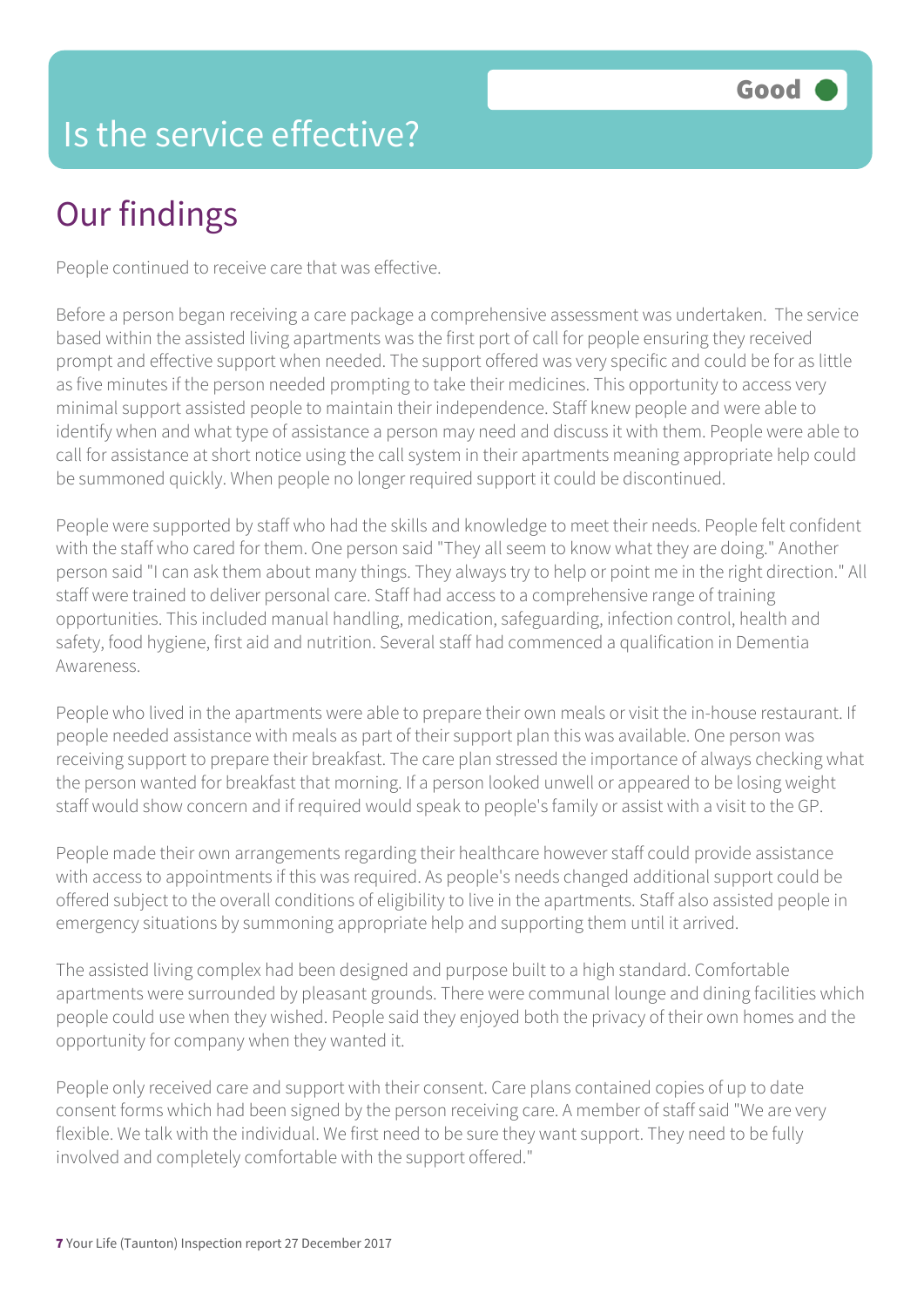Staff had a clear understanding of the Mental Capacity Act 2005 (MCA) and how to make sure people who did not have the mental capacity to make decisions for themselves had their legal rights protected. The MCA provides the legal framework to assess people's capacity to make certain decisions, at a certain time. When people are assessed as not having the capacity to make a decision, a best interest decision is made involving people who know the person well and other professionals, where relevant. Nobody receiving a personal care package lacked capacity at the time of the inspection however the registered manager was aware of the process they would follow. A member of staff said "We help them to be the best they can. To make their own decisions and to respect their right to make what we may not sometimes consider to be a good decision."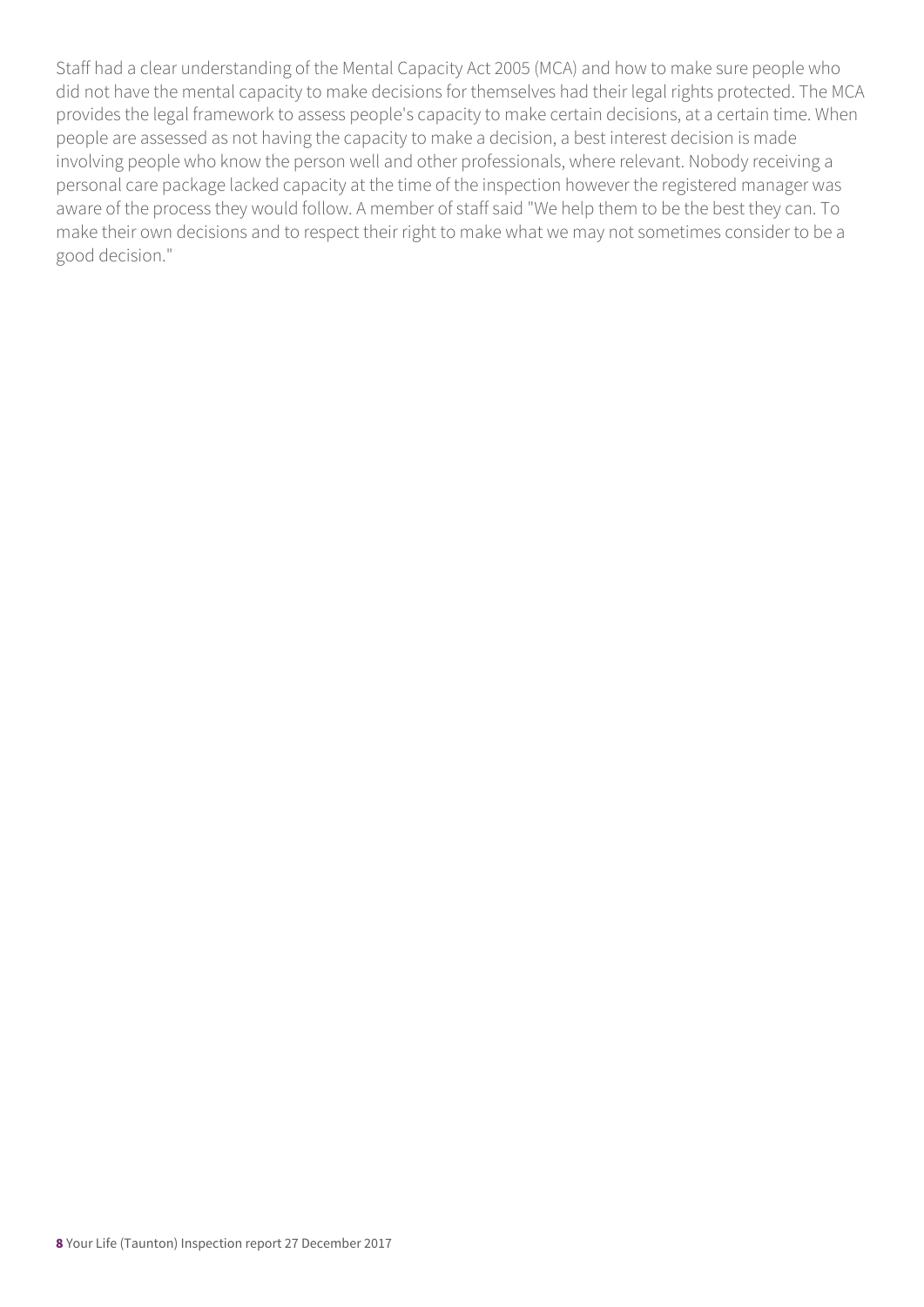#### Is the service caring?

# Our findings

The service continued to be caring.

People said they received support from staff who were always "polite and kind." One person said "This is a lovely place. You live your own life, do whatever you like but if I want help I can press the button and someone will come and help me. I feel very lucky." Another person said "I could not wish for anything better. Staff are always very nice. I am happy with everyone."

The support people received promoted their and their families well-being. The Provider Information Return states "We have a very good relationship with homeowners and family members. We often become the extended support background for families that have family members with varying needs. Homeowners have arrived at the development with existing care packages. They no longer need any care provided because the support network, community feeling and friendly ethos has lowered pre-existing anxiety levels and fears. Homeowners feel comforted by the model and the staff within the development who have created a very friendly atmosphere and environment."

One person said "This suits me exceptionally well. Circumstances could not be better." The service recognised the importance of the "companion call" when people benefitted from social support to raise their mood or assist them through a difficult time.

People received care and support in the privacy of their own apartment and care plans contained references regarding the routine to be followed when entering. There was written guidance for staff on maintaining the person's privacy during personal care. Curtains were closed and support was offered in ways that maintained people's dignity. Staff were aware how important it was to maintain confidentiality within the development.

People were supported to make choices about the care they received at the end of their life. Some people had preferred to remain in their apartments. The service had worked with other agencies and services to enable them to spend their last days peacefully and with dignity. Other people had preferred to transfer to a hospice. The manager emphasised how individual each person was and they were guided by the wishes of individuals and their families.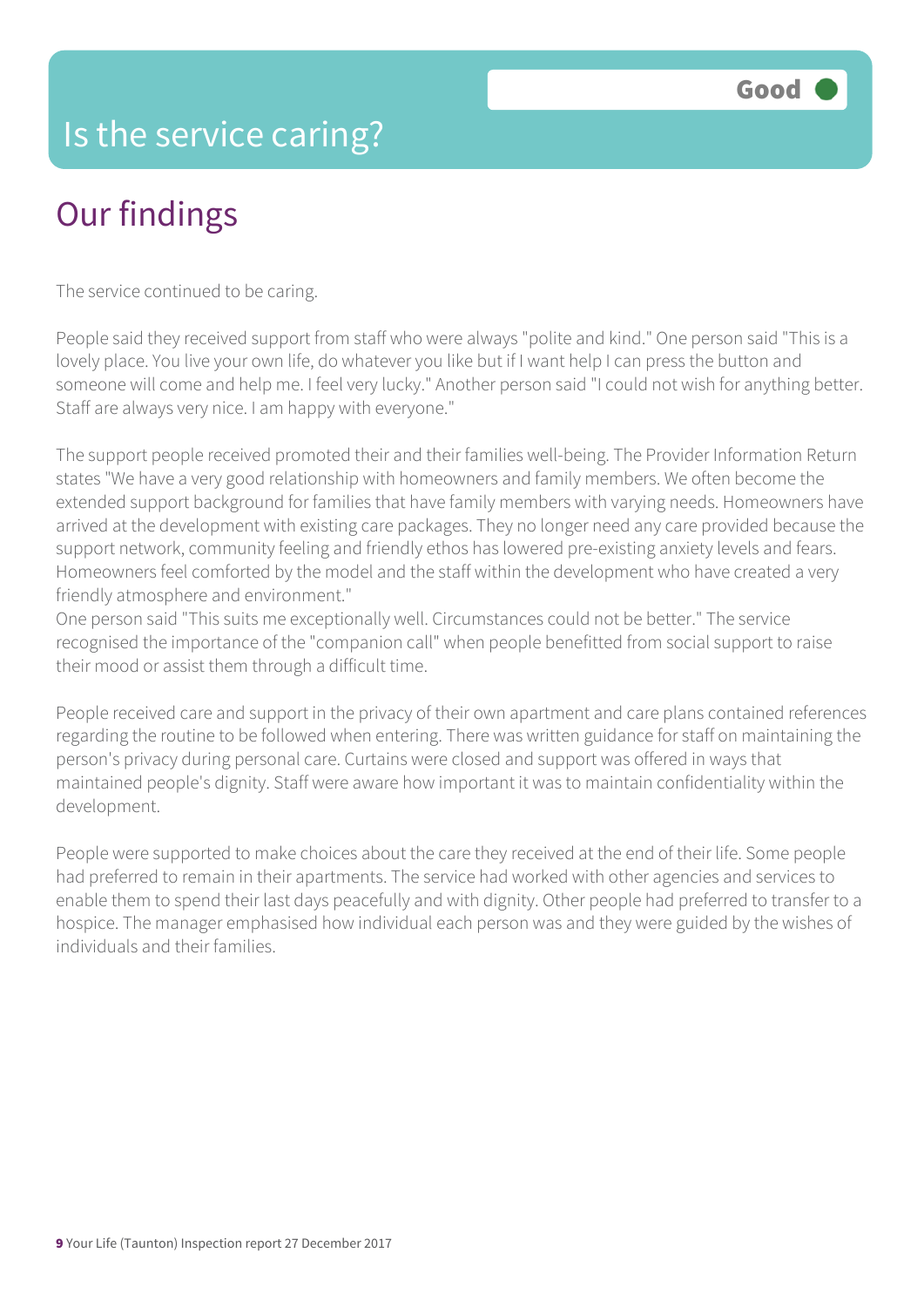#### Is the service responsive?

# Our findings

The service continued to be responsive.

Most people living in the apartments were independent and did not require personal care. Staff knew people well and told us of the ways in which they supported them when they did not require personal care. This general support meant people continued to live well in their own home. They could be offered the right amount of support which might be minimal support but made a difference. Support could be offered for a short period of time and discontinued when it was no longer needed for example during acute illness. The service looked for individual solutions to care needs for example one person received regular support with their medicines but arrangements were made so they could continue to have days out enjoying their sports.

The care and support plans had been developed and written with the person and contained detailed guidance to staff about their preferences and support needs. The combination of staff knowledge and detailed written plans meant that support was delivered as the person wanted it to be.

People were free to follow their own interests and many had their own transport to travel the short distance to the park or shops. There was also a range of events and social activities available within the complex which were managed by the homeowners themselves.

In addition to formal complaints procedures people felt able to talk to staff about any issues of concern. People had not made any complaints about their care but said they felt able to do so. One person said "I have a good relationship with them (the staff). I feel able to raise any issues with them. I could take things higher too. The manager is very nice, very good." Another person said "I know (registered manager and senior staff) well. I would be very happy to discuss anything with them."